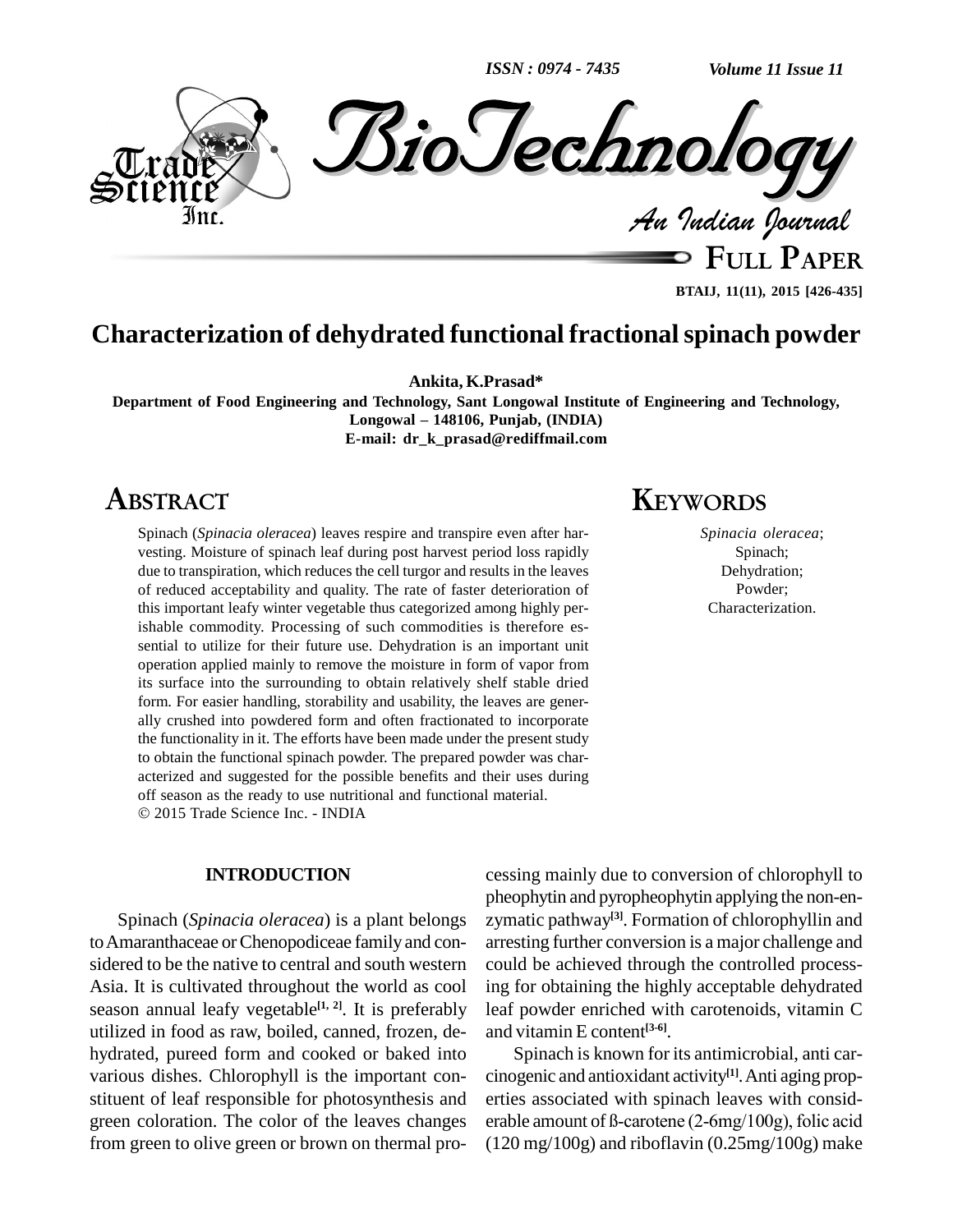this leaf a unique food material<sup>[5]</sup>. Apart from the layer un benefits, the powder may be uses as replacer of artificial color as demand of natural pigment is increasing in present erawhether the carotenoids, por phyrin colors, flavonoids and betalains colours **[7,8]**.

Spinach contains high amount of moisture, which reduces rapidly due to transpiration resulting in the loss of cell turgor. Being enormous exposed surface area in respect to the occupied volume, the transpirational loss aremore and resulted in the rapid quality deterioration thus spinach leaf is categorized under highly perishable category. Processing of such commodities is therefore essential to enhance the shelf life for its extended use. Dehydration is an important unit operation applied mainly to remove the moisture in form of vapour from the surface into the surrounding to obtain relatively shelf stable dried form<sup>[9,10]</sup>. For easier handling, storability and usability the leaves are generally crushed into powder form and often fractionated to incorporate the functionality in it **[3,4]**.

However, major problems associated with the powders containing fine particles are the inherent difficulties in reconstitution, problems of dusting or lumping and improper flow properties during han dling<sup>[11]</sup>. But addition of small quantities of leaf pow- **Cho** der not only improves the taste and color of food stuffs but also enhance the nutritional values. Con sidering the mentioned importance, the present study was conducted specifically in order to characterize the functional leaf powder of spinach so as to use as ready to use material in various food formulations.

#### **EXPERIMENTAL**

#### **Sample Preparation**

*Spinacia oleracea* var Palak RNG - All Green Akshit leaves were harvested and prepared for subjecting the process of blanching and dehydration **[3,4]**. Steam blanching as pretreatment was provided to the prepared spinach leaves for a period of two min-<br>ness  $0.25 \mu m$ ). Injector and detector temperatures utes in a developed precision steam blancher con sisted of two interconnected chambers, one as steam generation and another as blanching chamber for effective and reproducible blanching process **[12]**. The untreated and blanched samples were spread asthin

layer uniformly on the aluminum tray hooked with the developed precision dehydration chamber to study the effect of isothermal dehydration temperatures (50, 60, 70, 80 and  $90^{\circ}$ C) having temperature fluctuation of  $\pm 1^{\circ}C^{[12]}$ . The dehydration kinetics and the resultant products were compared **[13,14]** and time temperature combination was identified as initial dehydration temperature of 80 <sup>0</sup>C for 1 hour and finishing temperature of 60 <sup>0</sup>C for 2 hours(unpublished data).

The obtained dehydrated leaf samples under the identified time temperature of dehydration the dehy drated leaves were obtained and manual crushed before using mixer grinder to get spinach leaf pow der. Further, 60 BSS screen was used to classify the leaf powder into fine and coarse fractions, which was characterized on the basis of physico-chemical properties **[3]**.

#### **Physical characteristics**

The physical properties were evaluated using standard method as described elsewhere **[15]**. Dehy dration characteristics as dehydration ratio with water absorption capacity (WAC) and water solu bility index (WSI) were evaluated **[3]**.

#### **Chemical characteristics**

Chemical composition for moisture content, crude protein, crude fiber, crude fat, carbohydrate and ash was evaluated using standard method **[16]**.The total antioxidant capacity (TAC) of spinach leaf powder was assessed using 1,1-diphenyl-2 picrylhydrazyl (DPPH) as free radical scavenging activity **[17]**.

#### **Phytochemical identification**

maintained at 10 psi inlet pressure using FID and<br>AB inno-wax column (60 m X 0.25 mm id, film thick-<br>ness 0.25  $\mu$ m). Injector and detector temperatures<br>were maintained at 270 and 280°C, respectively. were maintained at 270 and 280°C, respectively. at 3°C/min with hold time of 2 minutes and from<br>180 to 250°C at 5°C/min with hold time 20 min,<br>respectively. The flow rate of carrier gas was 1.2<br>*BioTechnology* The presence of phytochemical in the extracts of spinach leaf powder was assessed using Shimadzu GC-2010. Nitrogen gas was used as carrier gas and maintained at 10 psi inlet pressure using FID and<br>AB inno-wax column (60 m X 0.25 mm id, film thick-<br>ness 0.25 µm). Injector and detector temperatures ness 0.25 µm). Injector and detector temperatures<br>were maintained at 270 and 280°C, respectively.<br>Column temperature programmed from 60 to 180°C were maintained at 270 and 280°C, respectively.<br>Column temperature programmed from 60 to 180°C<br>at 3°C/min with hold time of 2 minutes and from Column temperature programmed from 60 to 180°C<br>at  $3^{\circ}$ C/min with hold time of 2 minutes and from<br>180 to 250°C at  $5^{\circ}$ C/min with hold time 20 min, respectively. The flow rate of carrier gas was 1.2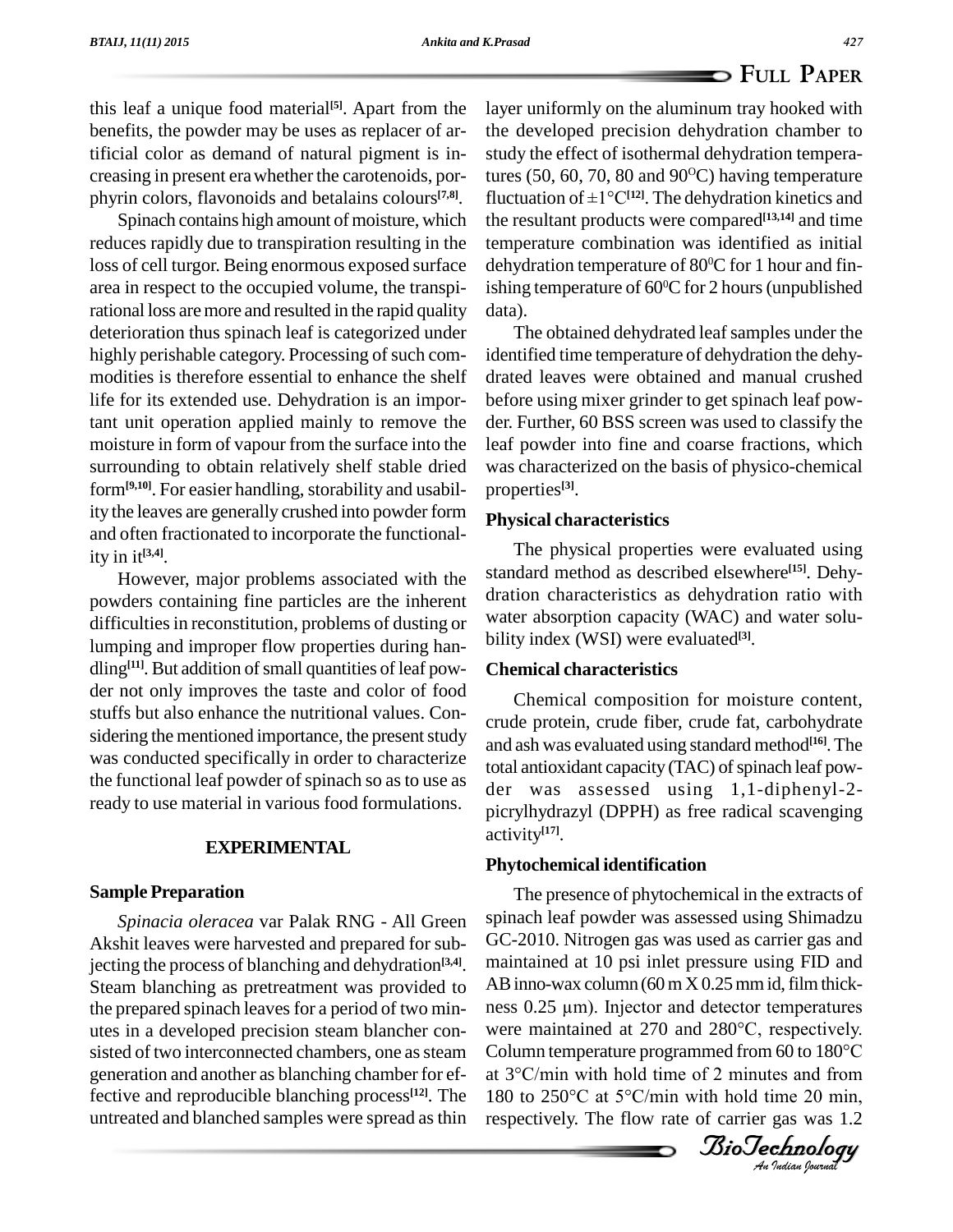ml/min and split ratio was 80:1. The data were pro cessed on GC solutions software for leaf powder composition. GC-MS analysis was obtained on a Shimadzu Mass Spectrometer-2010 series system using same column and conditions as GC. Helium was used as carrier gas. EI source and mass range were 70 eV and 40-750 amu, respectively. To identify the presence of phytochemicals in the sample NIST and Wiley computer libraries have been used.

#### **Optical characteristics**

The optical characteristics of spinach powder samples were assessed using Hunter Colorimeter in terms of L (luminance or brightness), a  $\lceil \text{red } (+) - \rceil$ green  $(-)$ ] and b [yellow  $(+)$  - blue  $(-)$ ] values<sup>[18]</sup>.

#### **Thermal characteristics**

Differential scanning calorimetric (DSC) char acterization was carried out for the spinach powder using Mettler DSC- 30 (Mettler Toledo, Switzerland) instrument, equipped with  $STAR<sup>e</sup>$  software. Heat flow calibration was carried out using indium standard at 10<sup>o</sup>C/min heat scan rate. Approximately, 20 mg sample was weighed, mixed with water (1:3 w/w) and were taken into standard aluminium pan. The pan was press sealed with a lid using sample ning was carried out using sealed pan made in similar ways without any sample incorporated to con sider as reference.

#### **FTIR characteristics**

After every scan, a new reference background spectrum was taken. The ATR crystal cleaned with hot *Anti* thenticity in order to avoid the chance of any con-Infrared spectra of the powdered sample was recorded at room temperature using FTIR spectrom eter (SPECTRUM-2000, Perkin Elmer, USA) in the recorded at room temperature using FTIR spectrom-<br>eter (SPECTRUM-2000, Perkin Elmer, USA) in the<br>range 700–4000 cm<sup>-1</sup>. The sample was placed directly in the sample holder. A background was collected before each sample was analyzed then subtracted from the spectra of sample prior to analysis. After every scan, a new reference background specwater and acetone was examined for spectral autamination error.

#### **Microstructure analysis**

Scanning electron micrographs of functional

fractionated spinach fine powder was acquired in the range of 500 to 3500 magnifications using scan ning electron microscope (Jeol JSM-6100, Jeol Ltd, Tokyo, Japan). The sample for acquiring the micro graphs was prepared and mounted on double sided tape on the used aluminum stubs. Further, adhered sample was coated with gold - palladium (60:40) at an accelerated voltage of 15 kV under vacuum**[19]** (Suksomboon and Naivikul, 2006). A digital cam era head cooled with a Peltier mechanism was present for capturing the image by microscope.

#### **Statistical analysis**

The reported data are the average of triplicate observations. The mean  $\pm$  standard deviation (SD) was calculated for each treatment. In order to deter mine any statistically significant effects prevailed, Duncan multiple range test at Pd"0.05 was applied using SPSS 16.0 and Microsoft excel software package (Microsoft Corporation, USA).

#### **RESULTSAND DISCUSSION**

press supplied with the instrument. Thermal scan- $\frac{1}{2}$  using 60 BSS (250 $\mu$ m) sieve. The particle size dis-Figure 1 represent the pictorial representations of dehydrated spinach leaf powder with the fractionated coarse and fine power fractions as obtained of dehydrated spinach leaf powder with the fractionated coarse and fine power fractions as obtained using 60 BSS ( $250\mu$ m) sieve. The particle size distribution characteristics of fine fraction with scan ning electron micrograph are presented in Figure 2. Particle size distribution reflects the particles are narrowly distributed as measured through the use of laser diffraction technique.Rosin Rammler function also known as Weibull function was applied as it describes the particle distribution to fairly accurate level.

#### **Physical characterization**

The physical characterization was performed mainly on dimensional, gravimetric and frictional



**Figure 1 : Mixed, coarse and fine spinach powder fractions**

*Indian Journal*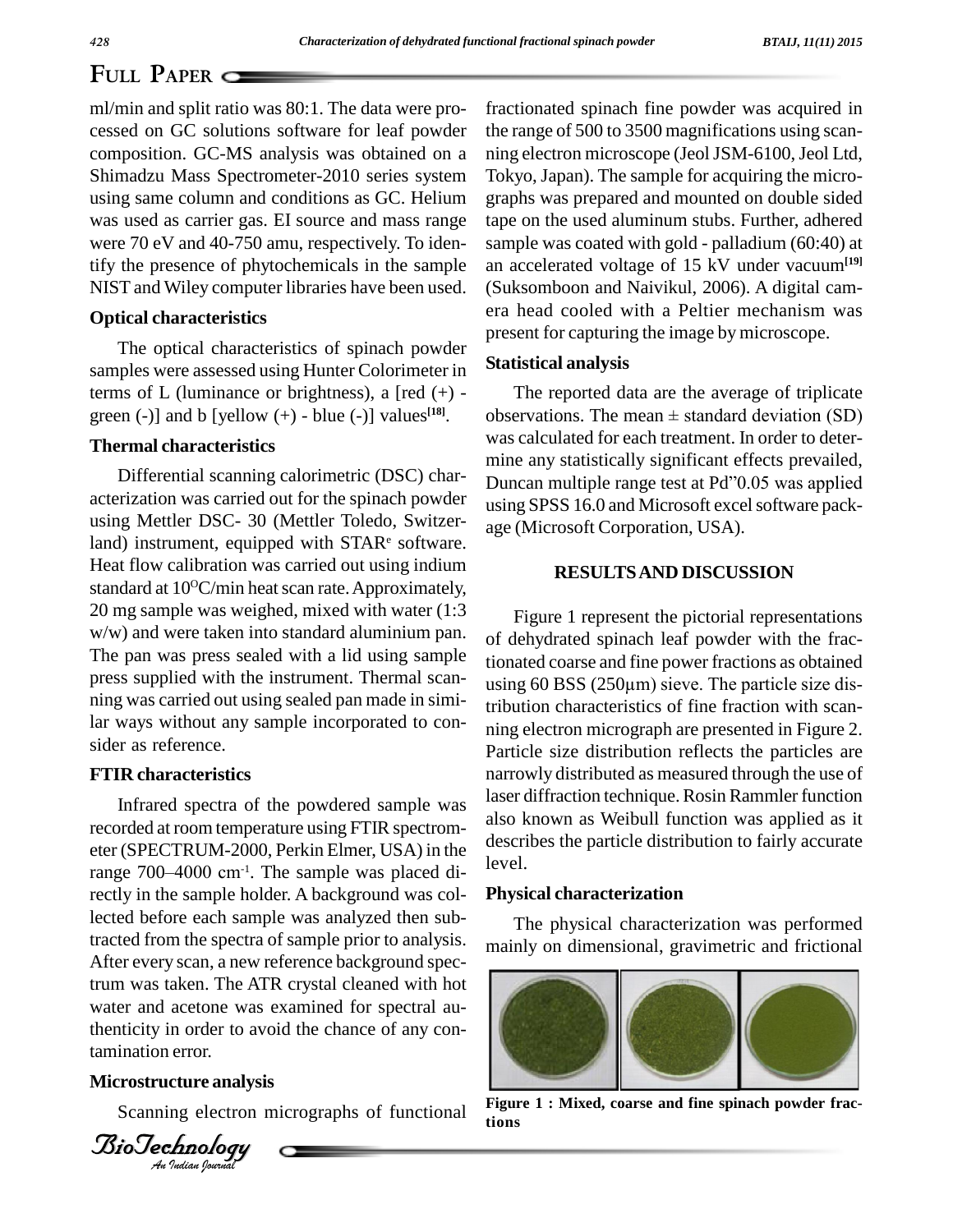

**Figure 2 : Particle size distribution of fine spinach powder fraction**

characteristics. The surface area to volume ratio for the spinach leaves were found to be enormous and in order of  $37.80 \times 10^3 \,\mathrm{m}^{-1}$ . This higher ratio of surface area to volume have favoured faster removal of water from the spinach during initial phase of de hydration and also helped to keep the material tem perature around wet bulb temperature to convert chlorophyll into chlorophyllide through enzymatic pathway as judged the increased level of phytol presence in the dehydrating product<sup>[3]</sup>. The average par-<br>ticle size of fine spinach powder fraction was found<br>to be 105.987±0.462 μm Figure 2. Bulk density is ticle size of fine spinach powder fraction was found the ratio of mass of sample to the occupied volume was found to be insignificant difference for the fine spinach powder fraction  $(422\text{kg/m}^3)$  on comparison with the mix fractions  $(413\text{kg/m}^3)$  from which it was separated TABLE 1.

The frictional properties were examined for the powders are angle of repose and coefficient of friction. Angle of repose for the fine powder (46.980 was found to be significantly higher than the mix and coarse powder fractions  $(40.022 \text{ to } 42.306^{\circ})$ . The coefficient of friction for the spinach powders were determined on glass, plywood and galvanized steel sheet and found similar trend for fine powder fraction on comparing with coarse spinach powder fraction TABLE 1.These phenomenons are imperative in processing, particularly in designing the han dling equipment.

Fine powder of leaves show higher degree of cohesiveness **[20]** and thus exhibit higher frictional characteristics and so the coefficient of friction **[21,22]** on different applied surfaces. Dehydration ratio was found to be 21.55. The rehydration studies were con ducted in terms of water absorption capacity (WAC) and water solubility index (WSI). Fine powder fraction has shown significantly higher water binding characteristics with the 3.607 and 41.650 as the WAC and WSI, respectively **[23]** TABLE 1.

#### **CHEMICALCHARACTERIZATION**

#### **Proximate composition**

fiber are found to be in good amount in leaf pow-<br>der<sup>[24]</sup> The moisture content of spinach powder was for the fine powder fraction was found to be 22.14%,  $^{0}$ ) fiber, ash and carbohydrate content on difference TABLE 2 represents the proximate composition with the chlorophyll content and antioxidant capacity as free radical quenching capacity of different powder fractions. The proximate analysis was con centrated on moisture, crude protein, crude fat, crude method excluding the fiber content. Protein and crude der<sup>[24]</sup>. The moisture content of spinach powder was found to be 4.64±0.28%. The crude protein content which was significantly higher than mix or coarse spinach powder fractions TABLE 2. Proteins from leafy vegetables are utilized effectively and abun dantly in different food applications. The mineral

*Indian Journal*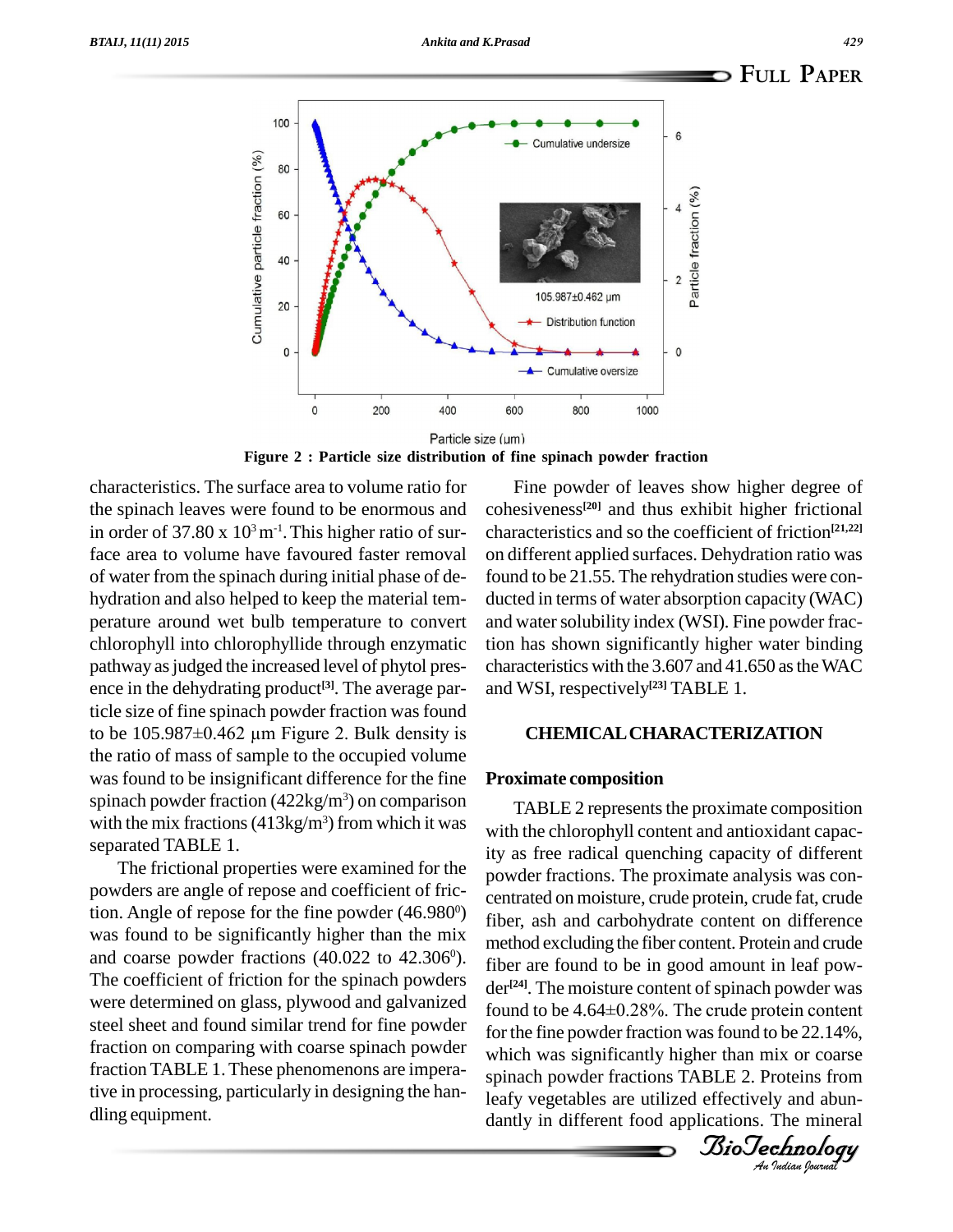|                        | <b>Bulk</b> | Angle of                                                                                                                                               |       | Coefficient of friction |                | Water absorption Water solubility |                                 |
|------------------------|-------------|--------------------------------------------------------------------------------------------------------------------------------------------------------|-------|-------------------------|----------------|-----------------------------------|---------------------------------|
| Spinach<br>leaf powder | density     | repose                                                                                                                                                 | Glass | <b>Steel</b>            | <b>Plywood</b> | capacity                          | index                           |
|                        | $(kg/m^3)$  | $\rho$                                                                                                                                                 |       | -                       | $\blacksquare$ | (g/g)                             | $($ %)                          |
| Mix                    |             | $413\pm4.041^{\circ}$ $42.306\pm2.459^{\circ}$ $0.279\pm0.002^{\circ}$ $0.341\pm0.007^{\circ}$ $0.359\pm0.007^{\circ}$                                 |       |                         |                | $2.746\pm0.019^b$                 | $40.200 \pm 0.707$ <sup>b</sup> |
| <b>Coarse</b>          |             | $375\pm1.586^{\circ}$ 40.022 $\pm$ 1.710 <sup>\v</sup> 0.265 $\pm$ 0.000 <sup>\v</sup> 0.319 $\pm$ 0.006 <sup>\v</sup> 0.319 $\pm$ 0.009 <sup>\v</sup> |       |                         |                | $3.396 \pm 0.002$ <sup>a</sup>    | $40.250 \pm 2.192^{\circ}$      |
| Fine                   |             | $422 \pm 1.045^{\circ}$ $46.980 \pm 1.310^{\circ}$ $0.306 \pm 0.130^{\circ}$ $0.344 \pm 0.011^{\circ}$ $0.354 \pm 0.013^{\circ}$                       |       |                         |                | $3.607\pm0.416^{\circ}$           | $41.650 \pm 2.050^{\circ}$      |

**TABLE 1 : Physical properties of dehydrated spinach leaf as powder at combination temperature**

**Means** in the same column followed by the different letters are significantly different ( $p \leq 0.05$ )

| Spinach<br>leaf | Moisture      | Crude<br>Protein | Crude<br>Fat | Crude<br>fiber | Ash             | Carbohydrate Chlorophyll                                                                                                                                                   |                                                                                                                                                                                                                                                | Antioxidant |
|-----------------|---------------|------------------|--------------|----------------|-----------------|----------------------------------------------------------------------------------------------------------------------------------------------------------------------------|------------------------------------------------------------------------------------------------------------------------------------------------------------------------------------------------------------------------------------------------|-------------|
| powder          | $\frac{6}{2}$ | $\frac{6}{6}$    | $(\%)$       | $($ %)         | $\mathcal{O}_0$ | $($ %)                                                                                                                                                                     | mg/100g                                                                                                                                                                                                                                        | mg/g        |
| Mix             |               |                  |              |                |                 |                                                                                                                                                                            | $4.64\pm0.28^{\text{a}}$ 20.84 $\pm$ 0.51 <sup>b</sup> 3.63 $\pm$ 0.11 <sup>b</sup> 25.39 $\pm$ 0.69 <sup>ab</sup> 12.50 $\pm$ 0.07 <sup>a</sup> 33.00 $\pm$ 0.65 <sup>b</sup> 653.400 $\pm$ 0.850 <sup>b</sup> 371.92 $\pm$ 6.55 <sup>b</sup> |             |
| <b>Coarse</b>   |               |                  |              |                |                 |                                                                                                                                                                            | $4.43\pm0.06^{\circ}$ 18.36 $\pm0.60^{\circ}$ 3.54 $\pm0.45^{\circ}$ 27.80 $\pm0.37^{\circ}$ 12.33 $\pm0.62^{\circ}$ 33.55 $\pm1.24^{\circ}$ 615.700 $\pm6.65^{\circ}$ 354.94 $\pm6.53^{\circ}$                                                |             |
| <b>Fine</b>     |               |                  |              |                |                 | $4.48\pm0.11^{\circ}$ 22.14 $\pm$ 0.27 <sup>a</sup> 3.87 $\pm$ 0.01 <sup>a</sup> 20.10 $\pm$ 0.93 <sup>b</sup> 11.37 $\pm$ 0.04 <sup>b</sup> 38.05 $\pm$ 0.50 <sup>a</sup> | $673.400 \pm 1.980^{\circ}$ 390.72 $\pm$ 2.80 <sup>°</sup>                                                                                                                                                                                     |             |

**TABLE 2 : Chemical characteristics of spinach leaf powder**

**Means** in the same column followed by the different letters are significantly different ( $p \leq 0.05$ )

matter as expected was found to be lower in the fine powder fraction. Major health benefits coupled with functional properties such as fat replacement prop erties and water holding capacity have created the interest in the high fiber ingredient, particularly in pharmaceutical industry.

Studies have been shown the beneficial effects of fiber consumption in improving the gut health and protection against several ailments **[25]**.

Chlorophyll is predominant chemical responsible for imparting green colour to leaves. It masks carotene in plant leaves<sup>[3]</sup> to exhibit yellow pigment. B-<br>carotene content found in fresh spinach leaves was deca<br>4.498±0.084 mg/100g. Spinach contains hexa redominant chemical responsible pou<br>
colour to leaves. It masks caro-<br>
<sup>[3]</sup> to exhibit yellow pigment. <sup>B</sup>carotene content found in fresh spinach leaves was deca<br>4.498±0.084 mg/100g. Spinach contains hexa<br>178.253±2.038 mg/100g of total chlorophyll. Higher ol), levels of free radical quenching capacity (390.72mg/ g) further makes fine spinach powder a nutritional thus the powder may be considered to be food functional.

#### **Phytochemical constituents**

Blanched powder was found to be more com-<br>exh the powder obtained from untreated leaves at repact with higher moisture content as compared to spective temperatures. The powder obtained from the spinach leaves dehydrated at  $70^{\circ}$ C was subjected  $\Box$ for the phytochemical evaluation came in the hexane extracts through gas chromatography coupled with

*Indian Journal*

fraction to be used for the therapeutic purposes and hexadecenal, pentadecanoic acid, ß-sitosterol, oleic mass spectroscopy. Interpretation of mass spectra was performed using National Institute of Standard and Technology (NIST) and Wiley database. Similarity index was used to select the identified prob able phytochemical, which was then verified from the available literature. TABLE 3 depicts the possible compound of unblanched leaf powder whereas TABLE 4 represents the compound in blanched leaf powder.The role of different class of identified com pounds is complied with their possible beneficial effects in TABLE 5. Thus the presence of various compounds in the GCMS analysis Figure 3 are hexadecanoic acid, phytol (7,11,15-Tetramethyl-2 hexadecen-1-ol), Campesterol (Ergost-5-en-3.beta. ol), octadecanoic acid, n-eicosanol, alpha-toco pherol-beta-mannoside, stigmasterol, hexadecenal,<br>vitamin E acetate, 1- pentadecyne, cis-9-<br>hexadecenal, pentadecanoic acid, ß-sitosterol, oleic vitamin E acetate, 1- pentadecyne, cis-9 acid, ethyl-4,5-dimethyl-phenol, linoleic acid (octadecatrienoic acid, methyl ester) and Beta. sitosterol(Stigmast-5-en-3.beta.-ol) **[26-31]**. Presence of these compounds possibly contributes their role in exhibiting different properties such as antibacterial activity, antioxidant property, nutraceutical value with other important effects.

#### **Optical characteristics**

The L, a, and b values used to represent colour of the materials was found to be  $30, -11 \& 24; 37, -11$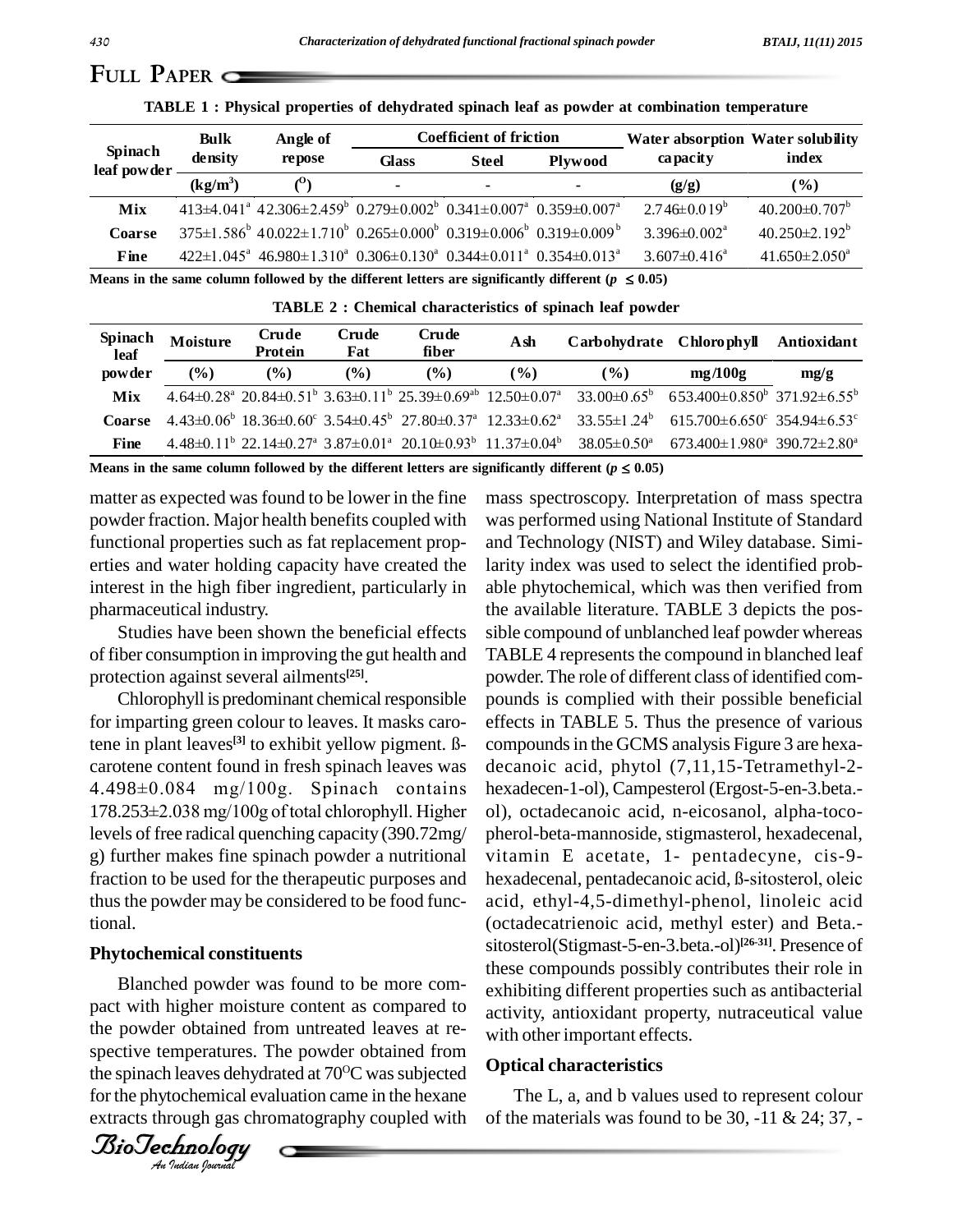|                  | тарые э , гозяют рную-сисписат ни не нелане сли асс от апонансией эршаси теат ромаст |       |     |        |                                                    |                                                            |  |  |  |
|------------------|--------------------------------------------------------------------------------------|-------|-----|--------|----------------------------------------------------|------------------------------------------------------------|--|--|--|
|                  |                                                                                      |       |     |        | Peak RT(min) Area (%) Mol wt. SI Molecular formula | Name of the constituent                                    |  |  |  |
| 1                | 6.457                                                                                | 0.80  | 142 | 84     | $C_6H_{10}N_2O_2$                                  | Pyrro lidineace tamide                                     |  |  |  |
| $\boldsymbol{2}$ | 6.565                                                                                | 0.83  | 155 | 90     | $C_{10}H_{21}N$                                    | 3-Methyl-N-[(E)-3-methylbutylidene]-1-butanamine           |  |  |  |
| 3                | 8.094                                                                                | 1.08  | 116 | 79     | $C_6H_{12}O_2$                                     | 4-Vinyloxy-1-butanol                                       |  |  |  |
| $\overline{4}$   | 10.452                                                                               | 2.49  | 150 | 95     | $C_9H_{10}O_2$                                     | 2-Methoxy-4-vinylphenol                                    |  |  |  |
| 5                | 12.81                                                                                | 0.63  | 198 | 76     | $C_{11}H_{18}O_3$                                  | 3,3-Dimethyl-1,5-Dioxaspiro-Undecan-9-one                  |  |  |  |
| 6                | 16.492                                                                               | 0.57  | 154 | 86     | $C_{11}H_{22}$                                     | 8-Methyl-1-decene                                          |  |  |  |
| $\tau$           | 16.549                                                                               | 13.97 | 296 | 92     | $C_{20}H_{40}O$                                    | 3,7,11,15-Tetramethylhexadecen-2-en-1-ol                   |  |  |  |
| 8                | 16.611                                                                               | 2.69  | 280 | 90     | $C_{20}H_{40}$                                     | (2E)-3,7,11,15-Tetramethyl-2-hexadecene                    |  |  |  |
| 9                | 16.8                                                                                 | 2.35  | 250 | 89     | $C_{18}H_{34}$                                     | 1-Octadecyne                                               |  |  |  |
| $10\,$           | 16.996                                                                               | 3.85  | 278 | $88\,$ | $C_{20}H_{38}$                                     | 1,4-Eico sadiene                                           |  |  |  |
| 11               | 17.408                                                                               | 0.61  | 270 | 92     | $C_{17}H_{34}O_2$                                  | Hexadecanoic acid, methyl ester                            |  |  |  |
| 12               | 19.084                                                                               | 0.65  | 294 | 89     | $C_{19}H_{34}O_2$                                  | 9,12-Octadecadienoic acid, methyl ester,,,                 |  |  |  |
| 13               | 19.16                                                                                | 2.27  | 292 | 95     | $C_{19}H_{32}O_2$                                  | Linolenic acid, methyl ester                               |  |  |  |
| 14               | 19.271                                                                               | 21.44 | 296 | 97     | $C_{20}H_{40}O$                                    | Phytol                                                     |  |  |  |
| 15               | 20.567                                                                               | 0.54  | 258 | $81\,$ | $C_{16}H_{22}N_{2}O$                               | Cyclohex-2-enone,<br>3-(2-dimethylaminoethylamino)-5-pheny |  |  |  |
| 16               | 20.721                                                                               | 1.83  | 157 | 84     | $C_8H_15NO_2$                                      | 2-methyl-acrylic acid 2-dimethylamino-ethyl ester          |  |  |  |
| 17               | 20.855                                                                               | 0.70  | 198 | 77     | $C_{13}H_{26}O$                                    | 11-Tridecen-1-ol                                           |  |  |  |
| 18               | 22.17                                                                                | 0.77  | 508 | 85     | $C_{34}H_{68}O_2$                                  | Heptadecanoic acid, heptadecyl ester                       |  |  |  |
| 19               | 22.248                                                                               | 2.89  | 155 | 87     | $C_{10}H_{21}N$                                    | Benzedrex                                                  |  |  |  |
| 20               | 22.32                                                                                | 0.86  | 530 | 66     | $C_{29}H_{62}O_4Si_2$                              | Eicosanoic acid, 2,3-bis[(trimethylsilyl) oxy]propyl ester |  |  |  |
| 21               | 22.417                                                                               | 5.68  | 294 | 93     | $C_{21}H_{42}$                                     | 10-Heneicosene                                             |  |  |  |
| 22               | 23.32                                                                                | 0.43  | 204 | 74     | $C_{11}H_{12}N_2O_2$                               | Tryptophan                                                 |  |  |  |
| 23               | 23.846                                                                               | 0.56  | 500 | 68     | $C_{27}H_{56}O_4Si_2$                              | 9-Octadecenoic acid                                        |  |  |  |
| 24               | 23.942                                                                               | 1.16  | 164 | 65     | $C_{20}H_{36}O_2$                                  | 9,12-Octadecadienoic acid (9z,12z)-, ethyl ester           |  |  |  |
| 25               | 24.165                                                                               | 11.89 | 298 | 95     | $C_{20}H_{42}O$                                    | 1-Eicosanol                                                |  |  |  |
| 26               | 26.152                                                                               | 0.45  | 268 | 83     | $C_{19}H_{40}$                                     | Nonadecane                                                 |  |  |  |
| 27               | 26.255                                                                               | 7.70  | 452 | 94     | $C_{31}H_{64}O$                                    | N-hentriacontanol                                          |  |  |  |
| 28               | 29.016                                                                               | 0.63  | 270 | 80     | $C_{18}H_{38}O$                                    | 1-Octadecanol                                              |  |  |  |
| 29               | 30.106                                                                               | 1.62  | 472 | 76     | $C_{31}H_{52}O_3$                                  | Vitamin E acetate                                          |  |  |  |
| 30               | 34.712                                                                               | 8.07  | 414 | 82     | $C_{29}H_{50}O$                                    | Beta.-sitosterol                                           |  |  |  |

**TABLE 3 : Possible phyto-chemicals in the hexane extract of unblanched spinach leaf powder**

12 & 32 and 40, -14 & 37, respectively for mix, coarse and fine fractions of spinach powders. Fig ure 1 clearly reflects brighter with intense green tinge tively with differential enthalpy  $(\Delta H)$  as 2.278 and reflected for fine fraction of spinach powder as compared to other powder.

#### **Thermal characteristics**

ifferential scanning colorimetric (DSC) characterization describes thermal changes without altering the mass of the sample as processing time pro ceeded, Starch gelatinization, protein denaturation or melting are the important phenomenon occurring in various foods to provide unique texture and struc-

ture **[32]**. The onset and peak temperatures were found 42.53 and 53.15  $\rm{^0C}$  and 75.75 and 75.91  $\rm{^0C}$ , respecture<sup>[32]</sup>. The onset and peak temperatures were found<br>42.53 and 53.15 °C and 75.75 and 75.91 °C, respec-<br>tively with differential enthalpy ( $\Delta H$ ) as 2.278 and 0.984 J/g Figure 4, which supports the associated changes happening during thermal treatments.

### BioTechnologyBioTechnology**Fourier Transmission Infrared Spectroscopy (FTIR)**

*An*Infrared spectroscopy isthe study of interactions between biomaterial and electromagnetic fields in the IR region of the electromagnetic spectrum. Mol ecules excite to the higher vibration state by absorbing infrared radiation and provide the fingerprint

*Indian Journal*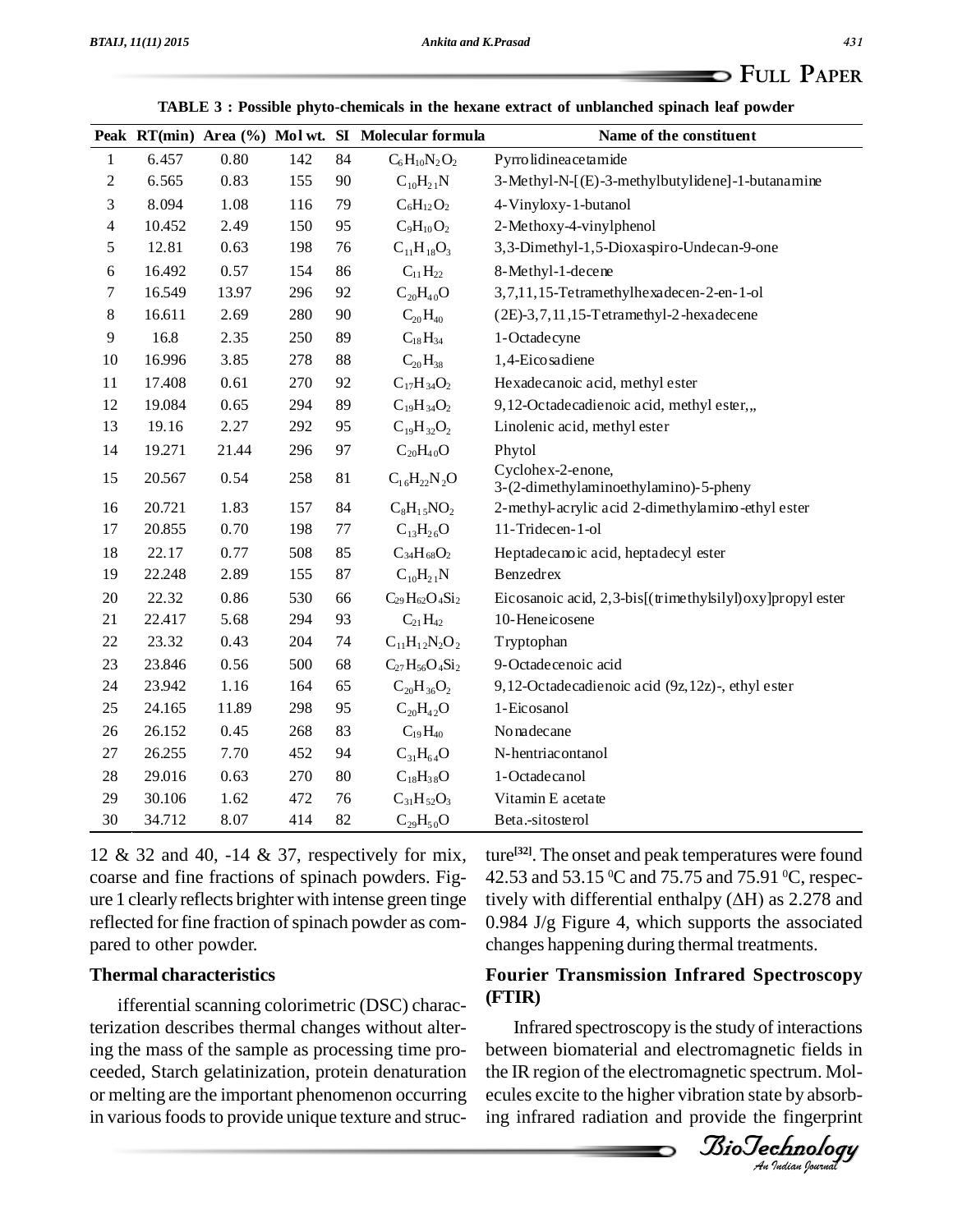

**Figure 4 : DSC thermogram of fine spinach powder fraction**

information for the chemical so as to get the infor mation regarding the functional groups depending of the unique wave number, the reciprocal of wane

*Indian Journal*

length.

Fourier Transmission Infrared Spectroscopy is the analytical technique, which monitors directly the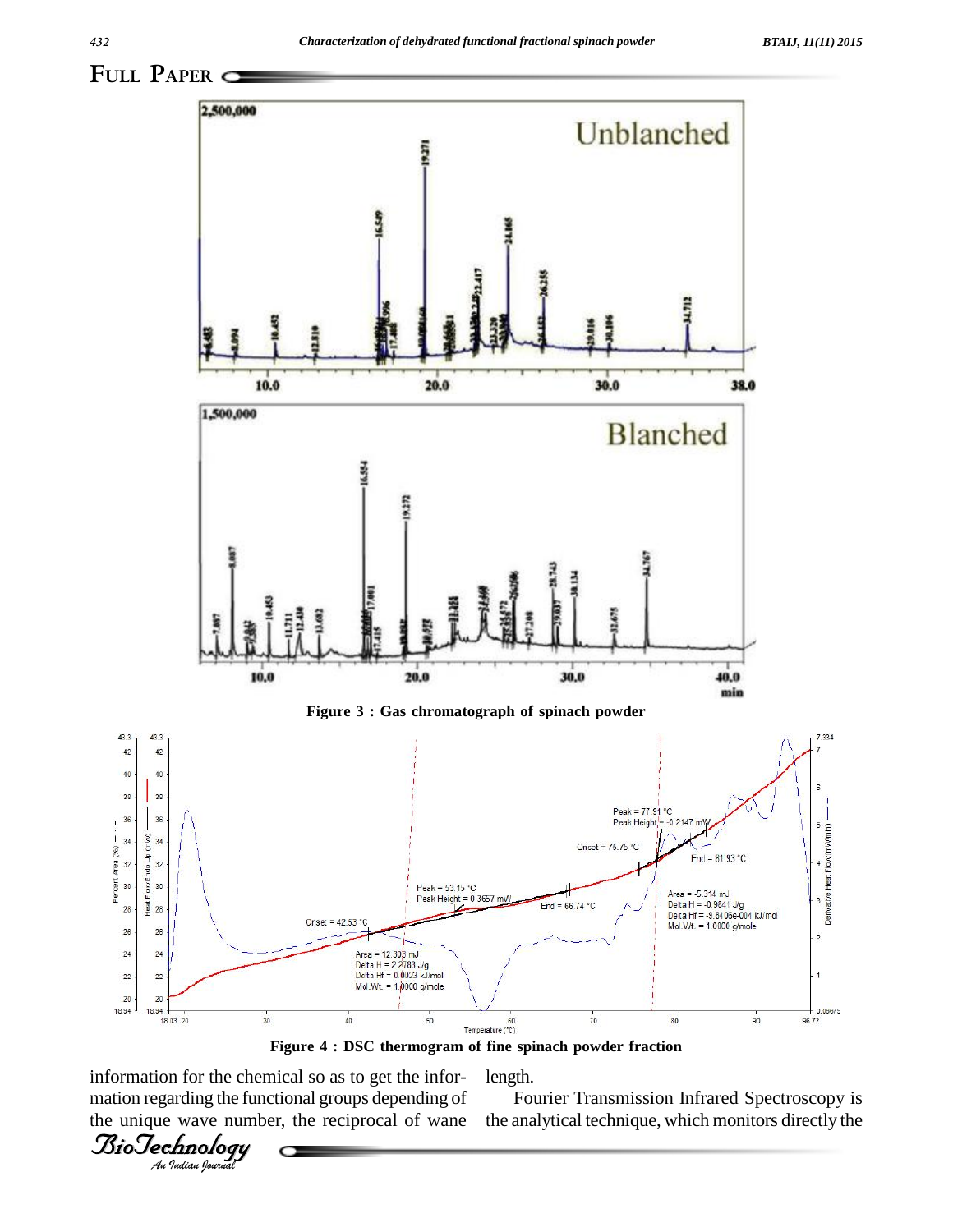|  |  | TABLE 4 : Possible phyto-chemicals in the hexane extract of blanched spinach leaf powder |  |  |
|--|--|------------------------------------------------------------------------------------------|--|--|
|--|--|------------------------------------------------------------------------------------------|--|--|

|                         |        |       |     |                | Peak RT(min) Area (%) Mol wt. SI Molecular formula | Name of the constituent                           |
|-------------------------|--------|-------|-----|----------------|----------------------------------------------------|---------------------------------------------------|
| 1                       | 7.087  | 2.92  | 126 | 79             | $C_5H_6N_2O_2$                                     | 3-Diazo-2,4-Pentanedione                          |
| $\boldsymbol{2}$        | 8.087  | 8.90  | 116 | 80             | $C_6H_8O_4$                                        | 3,5-Dihydroxy-6-methyl-2,3-dihydro-4H-pyran-4-one |
| 3                       | 9.042  | 1.60  | 120 | 74             | $C_8H_8O$                                          | 2-Methylbenzaldehyde                              |
| $\overline{\mathbf{4}}$ | 9.385  | 1.09  | 126 | $\overline{7}$ | $C_6H_{10}N_2O$                                    | 3,4,4-Trimethyl-5-pyrazolone                      |
| 5                       | 10.453 | 2.44  | 150 | 96             | $C_9H_{10}O_2$                                     | 2-Methoxy-4-vinylphenol                           |
| 6                       | 11.711 | 1.01  | 252 | 81             | $C_{12}H_{26}FO_2P$                                | Phosphonofluoridic acid, propy-nonyl ester        |
| $\overline{7}$          | 12.43  | 9.98  | 243 | 82             | $C_9H_{13}N_3O_5$                                  | Beta-ribofuranoside, cytosine                     |
| 8                       | 13.682 | 1.66  | 180 | 74             | $C_{11}H_{16}O_2$                                  | 3-Tert-Butyl-4-hydroxyanisole                     |
| 9                       | 16.554 | 11.61 | 362 | 89             | $C_{26}H_{50}$                                     | 2-Hexadecyl-bicyclopentyl                         |
| 10                      | 16.616 | 1.90  | 182 | 87             | $C_{13}H_{26}$                                     | 3,3,4-Trimethyl-1-decene                          |
| 11                      | 16.805 | 1.80  | 296 | 90             | $C_{20}H_{40}O$                                    | 3,7,11,15-Tetramethyl-2-hexadecen-1-ol            |
| 12                      | 17.001 | 3.04  | 250 | 90             | $C_{18}H_{34}$                                     | 1-Octadecyne                                      |
| 13                      | 17.415 | 0.18  | 256 | 87             | $C_{16}H_{32}O_2$                                  | Pentadecanoic acid, methyl ester                  |
| 14                      | 19.091 | 0.32  | 194 | 84             | $C_{14}H_{26}$                                     | 7-Tetradecyne                                     |
| 15                      | 19.167 | 0.65  | 292 | 88             | $C_{19}H_{32}O_2$                                  | 9,12,15-Octadecatrienoic acid, methyl ester       |
| 16                      | 19.272 | 8.79  | 296 | 96             | $C_{20}H_{40}O$                                    | Phytol                                            |
| 17                      | 20.577 | 0.44  | 155 | 86             | $C_{10}H_{21}N$                                    | Benzedrex                                         |
| 18                      | 20.725 | 0.27  | 132 | 82             | $C_5H_{12}N_2O_2$                                  | Carbamic acid, (2-dimethylamino_ethyl ester       |
| 19                      | 22.255 | 1.33  | 292 | 81             | $C_{19}H_{32}O_2$                                  | 9,12,15 Octadecatrienoic acid                     |
| 20                      | 22.424 | 1.33  | 288 | 83             | $C_{18}H_{37}Cl$                                   | 1-Chlorooctadecane                                |
| 21                      | 24.168 | 2.67  | 184 | 80             | $C_{13}H_{28}$                                     | 3,8-Dimethylundecane                              |
| 22                      | 24.395 | 1.45  | 264 | 85             | $C_{18}H_{32}O$                                    | 9,12,15-Octadecatrien-1-ol, (Z,Z,Z)               |
| 23                      | 25.572 | 1.08  | 410 | 90             | $C_{30}H_{50}$                                     | Squalene                                          |
| 24                      | 25.836 | 0.29  | 280 | 84             | $C_{20}H_{40}$                                     | 2-Methyl-7-nonadecene                             |
| 25                      | 26.168 | 3.21  | 478 | 95             | $C_{34}H_{70}$                                     | Tetratriacontane                                  |
| 26                      | 26.266 | 3.66  | 322 | 93             | $C_{23}H_{46}$                                     | 1-Tricosene                                       |
| 27                      | 27.208 | 0.55  | 254 | 85             | $C_{11}H_{20}Cl_{2}O_{2}$                          | Dichloroacetic acid, nonyl ester                  |
| 28                      | 28.743 | 5.25  | 338 | 82             | $C_{23}H_{46}O$                                    | Diumlecyl ketone                                  |
| 29                      | 29.037 | 2.24  | 298 | 89             | $C_{20}H_{42}O$                                    | 1-Eicosanol                                       |
| 30                      | 30.134 | 5.50  | 472 | 89             | $C_{31}H_{52}O_3$                                  | Vitamin E acetate                                 |
| 31                      | 32.675 | 2.22  | 400 | 83             | $C_{28}H_{48}O$                                    | Campesterol                                       |
| 32                      | 34.767 | 10.62 | 94  | 81             | $C_{29}H_{50}O$                                    | Beta.-sitosterol                                  |

functional groups for characterizing the molecular structure<sup>[33]</sup>. Figure 5 shows the functional groups  $\,$  <sup>1</sup>), C present in the spinach fine fraction and appearing in form of bands due to molecular vibrations. Regions of stretching and bending includes (-C-O-CH2-) stretching, (C-H) bending, and C-O, C=C (ring) stretching, ring vibrations of carbohydrates in wave number range  $1200 - 100$  cm<sup>-1</sup>, tocopherol (1089- to t 1058 cm-1), symmetric -C-H bending of methyl group  $(1400-1330 \text{ cm}^{-1})$ , C-C (ring) stretching and C-H (ring) bending, stretching of -C-H of the  $\text{CH}_2$  and

biotechnig,  $\geq 0$ ,  $\geq 0$  betaing (1999) 1109 cm<sup>-1</sup>),  $C=O$  stretching of *An*to the wave numbers is illustrated elsewhere **[34-36]**.  $CH<sub>3</sub>$  aliphatic groups of fatty acids (1485-1425 cm  $1$ ), C=O, C-N stretching of amide I, N-H, C-O bending and C-C, C-N stretching of amide II, C=C (ring) stretching, C-C, C-O bending (1690-1485 cm<sup>-1</sup>), procarbonyl groups (ketone, esters and acids) (1800- 1700 cm-1). Presence of various groups at particular

 and the available wide varieties of phytochemicals hav-The spinach leaf powder in form of either mix, course or fine fractions being rich in nutrients with

*Indian Journal*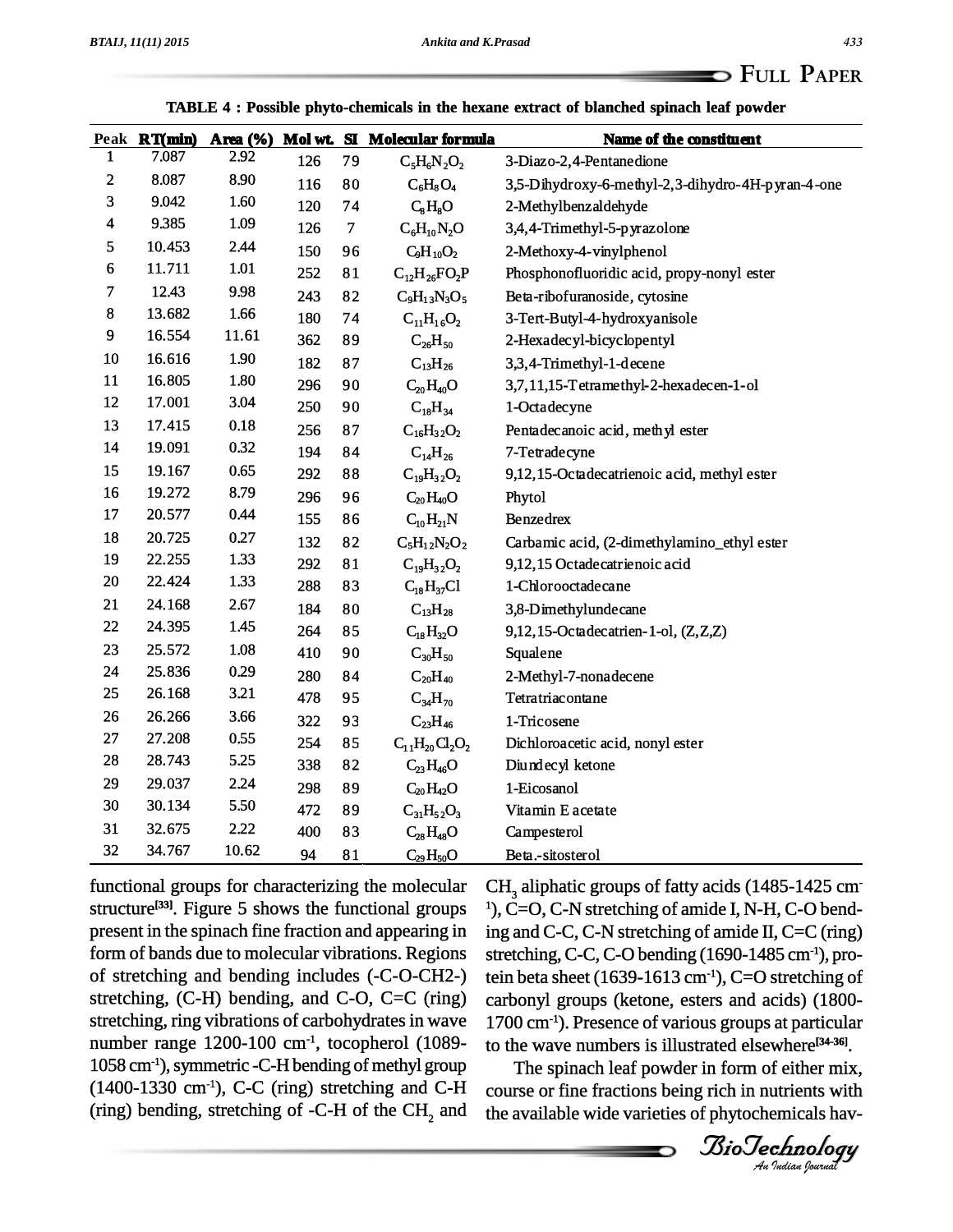**TABLE 5 : Role of secondary metabolites in the body**

## **FULL PAPER**

| Nature of<br>compound | <b>Activity/Function</b>                                                                                                                                                            |
|-----------------------|-------------------------------------------------------------------------------------------------------------------------------------------------------------------------------------|
| Ester                 | Anti-inflammatory, antioxidant, hypo cholesterolemic, anti-inflammatory, cancer preventive, hepato-protective                                                                       |
| Terpene               | Antimicrobial, anticancer, anti-inflammatory, diuretic, antithrombotic                                                                                                              |
| Steroid               | Anti cancerous, hepato protective, antimicrobial, antiasthma, diuretic, antioxidant, hypo cholesterolemic,<br>anti androgenic, hemolytic                                            |
| 16 <sub>1</sub>       |                                                                                                                                                                                     |
| 14                    |                                                                                                                                                                                     |
| $12-$                 |                                                                                                                                                                                     |
| $10 -$                |                                                                                                                                                                                     |
| %R<br>$8 -$           |                                                                                                                                                                                     |
| 6                     |                                                                                                                                                                                     |
| 4                     | 322 84cm-1 3.41%R<br>1112.24cm-1, 3.84%R                                                                                                                                            |
| $\overline{2}$        | 1737.77cm-1, 2.96%R<br>1399.59cm-1, 3.26%R<br>1082.15cm-1, 3.96%R<br>2930:37cm-1, 1.57%R<br>3312.67cm-1, 0,93%R<br>1072.35cm-1.4.02%R<br>1664.11cm-1, 1.48%R<br>1451.12cm-1, 3.10%R |
|                       | $1+$<br>450<br>2500<br>3000<br>3500<br>1000<br>2000<br>1500<br>4000<br>$cm-1$                                                                                                       |

**Figure 5 : FTIR spectra of fine spinach powder fraction**

ing diverse functions make the developed biomaterial as unique one. This may find the application in fortification of various food products, use as natural nutritional food color, pharmaceutical application and may be used as ready to use ingredient in cousins.

#### **CONCLUSION**

powder, which has further improved on fraction-<br>ation. The fine fraction could be considered as a *An*tritionally rich with addition of functionalities. Physical, chemical and optical characteristics of spinach leaf powder are particle size dependent. Blanching of spinach prior to dehydration, results in T.Fornari; J. of Supercritical Fluids, 82, 138–145 powder of more compact structures. Leaf powder as obtained under the combination dehydration tem perature of 80 $^{\circ}$ C as initial and 60 $^{\circ}$ C as finishing Food Chemistry, 121, 863–870 (2010). temperature without blanching provide a quality powder, which has further improved on fraction functional material to be used to make the food nu-

#### **ACKNOWLEDGEMENT**

*Indian Journal*

Authors would like to extend special thanks to [7]

Mr. Lokesh Kumar, the representative from Starcom InformationTechnologyLimited,Bangalore for pro viding the key to use sigma plot software in the situation of rejection of proposal by the institute administration to procure under professional development allowance in order to finalize this work.

#### **REFERENCES**

- **[1]** E.Vazquez, M.Garcia-Risco, L.Jaime, G.Reglero, E.Vazquez, M.Garcia-Risco, L.Jaime, G.Reglero,<br>T.Fornari; J. of Supercritical Fluids, **82**, 138–145 (**2013**).
- **[2]** M.Dehkharghanian,H.Adenier, M.A.Vijayalakshmi; (**2013**).<br>M.Dehkharghanian, H.Adenier, M.A.Vijayala<br>Food Chemistry, **121**, 863–870 (**2010**).
- **[3]** Ankita, K.Prasad; Der Pharmacia Lettre, **7 (1)**, 269- 279 **(2015a)**.
- **[4]** Ankita, K.Prasad; Asian Journal of Chemistry, **27(10), (2015b)**.
- **[5]** Anon., National Institute of Nutrition, Low cost Nutritious Supplements. NIN, Hyderabad, India, Ankita, K.P.<br>Ankita, K.P.<br>279 (**2015a**)<br>Ankita, K.I.<br>**27(10), (2011)**.<br>(**2011)**.
- **[6]** P.Nisha, R.Singhal, A.Pandit; Journal of Food En- (**2011**).<br>P.Nisha, R.Singhal, A.Pandit; Journal<br>gineering, **64**(1), 135–142 (**2004**).
- **[7]** J.Devidek; Encyclopedia of life support systems,